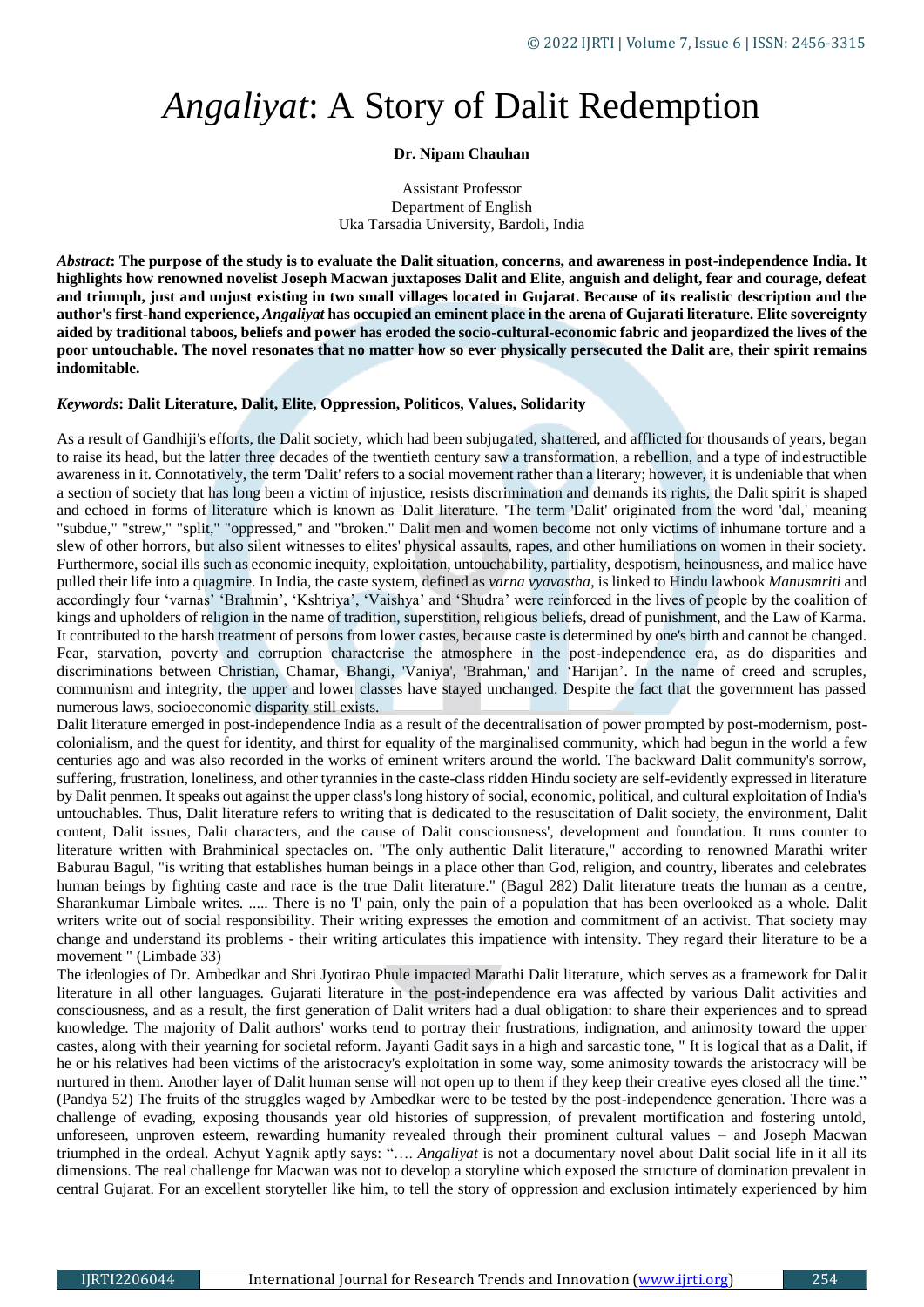since childhood would have been an easy task to accomplish. The real challenge before him was to turn the periphery to the core, to transform the vanquished into the victor." (Yagnik 27)

Joseph Macwan's creative temperament and outward personality are influenced by his firsthand, authentic life experiences, which serve as a source of outrage against exploitation, casteism, untouchability, ignorance, social inequity, curiosity, superstition, narrowmindedness, deception and injustice suffered by Dalit community. Joseph Macwan, a Sahitya Academy award winner and a realist par excellence say, "I had been a part of, a piece of their suppressed life, had also seen them never quitting their outlook. Those predicaments force me to make them alive on paper. Such is my contribution…I don't have any ideology or philosophy…it's just me getting revealed in my creation." (Macwan 5)

Rita Kothari writes in the first preface to the English translation of *Angaliyat* (The Step Child);

"A ray of hope, a beacon for the nascent body of writhing, the community of writers, readers and critics had looked forward to Josephbhai giving direction and bringing in freshness to Dalit writing in Gujarati, in a way that only he could have. However, some of his contemporaries believe that Josephbhai did not go beyond the personal universe to justify his claim that he was the representative voice of Gujarati Dalit writing. The matter remains contestable. Meanwhile, Josephbhai carried the burden of representation and became a symbol of both Dalit aspirations and disappointments." (Rita Kothari 9)

With a heavy heart, the author pays homage to the genuine, flesh-and-blood people in society, acknowledging their inexplicable tragedies, calamities, and hardships. Joseph Macwan, who survived such ordeals and portrayed them without bitterness, is not only a documentary solidity but the fragrance of a creative. When it comes to emotions, the writer has never been in a state of emotional anguish or shed tears.

The publication of Joseph Macwan's Dalit novel Angaliyat (Step Child) paved the ground for further exploration of Dalit concerns in Indian fiction. While reading *Angaliyat* we feel as if entering into a foreign realm, the door which was still locked.

"For the first time, the author has vividly described the life struggle of an untouchable caste," Dhaval Mehta said of *Angaliyat*, the decade's most epic masterpiece. This critically acclaimed novel develops into a "narrative of human beings seeking their identity," (Pandya30) expressing characteristics such as creativity, tenacity, patience, dedication, and empathy. This remarkable story is a realistic novel with very little fantasy.

It is the first Gujarati novel that attempted to bring social awareness and reflects the plight of the untouchable weaver community. The focus eventually shifts from the individual to the entire society, from the story of Teeho and Methi's relationship to the story of the entire weaver caste residing in a small village in Gujarat's Kheda region. It's a true story about the Patel-Thakor-Harijan-Baraiya and Weavers (Vankar) clans of Ratnapur-Shilapur and Kerdia. Characters such as Jeevan, Valji, Dano, Teeho, Kanku, Bhavan Bhagat, Methi, Master, Ramlo, Bhikhalo, Khushlo Khant, Chunthiyo Chorat, Vali, Gokal, and others represent the weaver community, whereas Meghji Patel, Manji, Nanji, Ranchod Delawalo, Dhulsang, and others represent the higher class. The untouchables are continually neglected, maltreated, verbally and physically beaten and forced to live in a wretched state in a secluded corner of society, which is quite terrifying. Many fatalistic accept it as Valji says, "To live where you were born and to be alive means to put up with life, whether it is a little or a lot, but you must compromise." (Macwan 30)

The thematic fabric is built around a conflict in the neighbouring village of Shilapur between four weaver caste men and the established interests of the upper caste. Teeharam (Teeho), a foreigner who arrived in Shilapur to sell fabric, scolds Naniya, son of Meghji Patel, who points a stone at the pot of a weaver girl Methi, completely wetting her, and she is abused as a slut despite her protests. "Their eyes roved over the woman's nipples visible through her wet blouse. Flustered under their lascivious gaze she readjusted her wet pallav across her chest" (Macwan 15, 16).

Teeho, unable to bear a girl's humiliation, engages in a brawl with superior lads. As the feud intensifies, Tiha's head explodes, and a helpless and blood-streaked Teeho seeks refuge with the weavers, but the frightened wavers refuse to help him, as this small but politically and economically powerful elite has overpowered the eighty-year-old weavers' community and has kept them in in a constant state of turmoil. They ascertain the same as Valji, that for them life means suffering which can be only more or less.

The incident had dire repercussions. Dhulsang Thakore, the chief of Shilapur village, which has a population of Patel and Thakore, strictly forbade Valji and Tiho admission into the village. The weavers believe that 'diving into the sea and exacting vengeance on the crocodile' is unaffordable to them. ( (To live in Rome and Strife with Pope): But Teeho determinedly says, "To hell with water and crocodiles... people like us either become extinct or we suck up all their water itself... the British sun is still warm. Once Independence arrives, our days will be numbered" (Macwan 23).

Valji devises a secret plan to transport Methi to Ratnapur after being stopped to visit Shilapur, but unfortunately, Golo, the motor driver, spills the bins to the adversaries. Valji, who was rushing after the motor and climbing on it, was hit on the head by a big branch of a tree during the abduction and died as a result of injuries. Valji is killed by Delawala Seth's plot. However, everyone who was a part of the scheme is held accountable. Valji's death frustrated Teeho, but on the other hand, is supported by daring activists such as Master, visionary Bhavan Bhagat, and many young weavers. Kanku, Valji's window, agrees to marry Dana, her brother-in-law, after a long period of trauma. Both Methi and Teeho are miserable in their marriages to Chuthiya Chorat and Vali, respectively, and yearn for each other and dream of their union, but society forbids them from doing so. Gradually, an extreme conflict is developed between Methi and Vali .

Ranchod Delawala, is elected as a minister in the post-Swaraj period and the situation worsens for Dalits. Teeho was severely thrashed by Patels but the hospital and police remain passive, leaving helpless Teeho on the verge of death. Master and Danji, try hard but to no avail and Teeho die in the cart on the way. The whole community sinks into despair when he is buried next to his friend Valji's grave. Shocked Methi gives up food and water, after eighteen days she also bids farewell to this cruel world forever and is buried next to Teehai's grave. Thus, death united them. Towards the end, Teeha and Dana's offspring leave the village to ward off the social harassment and flee to the city to earn a living peacefully. After many years, to everyone's astonishment, Teeha's stepchild Gokul donates a large amount to build a school in the village and will have his father's name inscribed on the marble